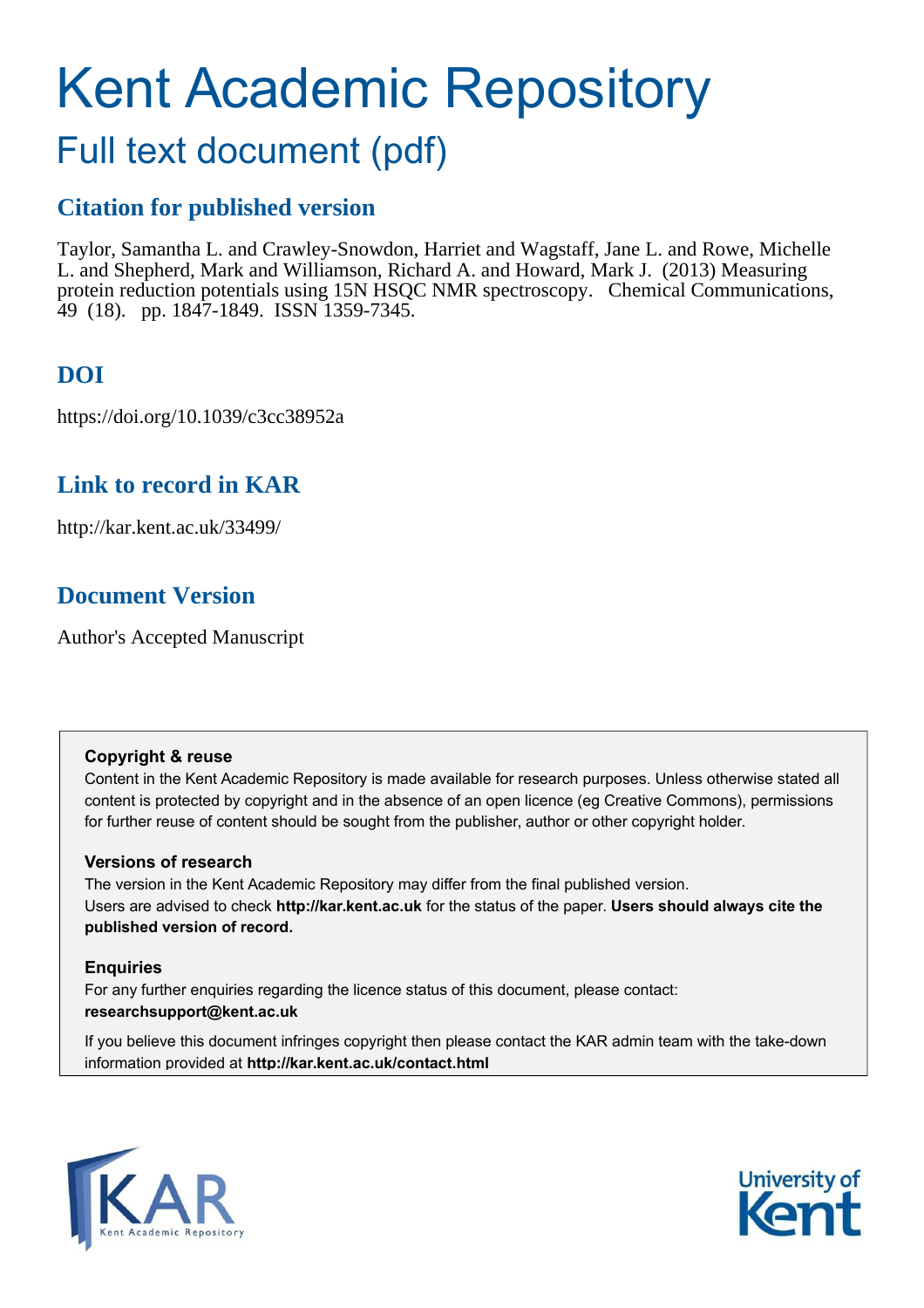## **ARTICLE TYPE**

## **Measuring protein reduction potentials using <sup>15</sup>N HSQC NMR spectroscopy**

Samantha L. Taylor<sup>a</sup>, Harriet Crawley-Snowdon<sup>a</sup>, Jane L. Wagstaff<sup>a</sup>, Michelle L. Rowe<sup>a</sup>, **Mark Shepherd<sup>a</sup> , Richard A. Williamsona,\* and Mark J. Howarda,\***

<sup>5</sup> *Received (in XXX, XXX) Xth XXXXXXXXX 20XX, Accepted Xth XXXXXXXXX 20XX* **DOI: 10.1039/b000000x**

**NMR spectroscopy was used to measure reduction potentials of four redox proteins by following multiple <sup>15</sup>N HSQC protein resonances across a titration series using mixtures of** 

- <sup>10</sup> **oxidised and reduced glutathione. Results for PDI a, PDI ab and DsbA agree with the literature and our result for ERp18 confirms this protein as an oxidoreductase of comparable or greater reducing strength than PDI a.**
- In order for proteins to be stable and to conduct their catalytic <sup>15</sup> functions efficiently, proteins must be correctly folded and the presence of disulphide bonds can ensure a protein folds correctly. A family of thiol-disulphide oxidoreductase proteins located within the cells catalyse the formation and rearrangement of disulphide bonds. Typically these enzymes contain an active site 20 motif of CXXC and exist in either the oxidised or reduced state.<sup>1</sup>
- PDI (protein disulphide isomerase) is located within the endoplasmic reticulum and aids in the folding of disulphide bondcontaining proteins via the formation (oxidation), rearrangement (isomerisation) and removal (reduction) of non-native disulphide
- <sup>25</sup> bonds. Human PDI is a 57 kDa protein that contains four thioredoxin-like domains in the order **a**, **b**, **b'**, **a'** with an extended linker (**x**) between the **b'** and **a'** domains and an acidic 19-residue C**-**terminal tail (**c**). The two catalytic **a** and **a'** domains contain the conserved CGHC active site motif. The **b** and **b'**
- <sup>30</sup> domains, although non-catalytic, are considered essential for full PDI function, with the **b** domain providing structural stability and the **b'** domain containing the primary ligand binding site. 2-4 This study uses the **a** and **ab** domain fragments of human PDI (*ca.* 14 and 27 kDa in size, respectively). To date, the PDI family
- $35$  contains up to 21 members with differing domain architectures<sup>1</sup>. ERp18, at 18 kDa, is one of the smallest known members of the PDI family with the thioredoxin fold and a CGAC active site.<sup>5, 6</sup> The fourth protein used in this study is *E. coli* DsbA, the archetypal disulphide oxidoreductase in bacteria.<sup>7</sup>
- Determining redox potentials allows the identification of a protein's role *in vivo*; proteins with low redox potentials in the region of -270 mV, such as thioredoxin,<sup>8</sup> will have reducing properties, while proteins with higher reduction potentials around -122 mV, such as DsbA, will have oxidising properties.<sup>9</sup>
- <sup>45</sup> Reduction potentials have typically been determined by monitoring reactions using tryptophan fluorescence<sup>10</sup>, or alternatively, using HPLC or radiolabelling. These methods operate by separating and quantifying the relative amounts of

reduced and oxidised forms of the protein. However this method <sup>50</sup> could only be applied to proteins with one active site. Recently, the reduction potentials of human PDI were elegantly determined using chemical modification and mass spectrometry to show the influence of adjacent active sites on re-oxidation of PDI by the protein Ero1 $\alpha$ .<sup>11</sup> This approach allows the measurement of two <sup>55</sup> active sites simultaneously using a differential alkylation approach followed by mass spectrometry.

Measurement of the reduction potential using  $15N$  HSQC has been achieved previously, which allowed monitoring of one active site cysteine in cytoplasmic desulfothioredoxin from <sup>60</sup> Desulfovibrio vulgaris<sup>12</sup> and 1D<sup>-1</sup>H NMR has been used to study reduction potentials in rubredoxin variants.<sup>13</sup> Here we demonstrate a novel and much improved method with respect to using  $15N$  HSQC NMR data. The cooperative mechanism whereby the protein switches between oxidised and reduced <sup>65</sup> states enables a choice of two resonances to be monitored that mirror the conversion from one oxidation state to the other. In addition, all resonances that significantly shift between oxidised and reduced states are measured and each resonance provides a single Hill equation fit and reduction potential. Fitting each <sup>70</sup> resonance to an individual curve fit provides the opportunity to identify and remove systematic and data specific errors to increase the precision and accuracy of the overall average reduction potential determined. Errors can be overlooked if all data is treated as one within an individual Hill plot.

<sup>75</sup> Proof of concept is demonstrated for proteins containing one active site, however, it could easily be expanded to obtain redox potentials of proteins with two or more active sites. This would require NMR assignments to identify resonances from amino acids that report on each active site. Assignment of resonances to <sup>80</sup> individual amino acids is summarised in the ESI†. Conversely, for proteins with a single active site, no residue-specific

assignments are necessary, as only changes in each resonance are required to monitor the oxidative status. <sup>15</sup>N enriched recombinant human PDI **ab** and ERp18 were

expressed in *E.coli* and purified as previously described. 2, 6 <sup>85</sup> PDI **a** and DsbA were produced using protocols outlined in the ESI†.

To determine the reduction potential of PDI **ab**, PDI **a**, ERp18 and DsbA different ratios of [GSH]/[GSSG] were used where the total concentration ([GSH]+[GSSG]) equalled 5 mM. All NMR % data was obtained at 298 K using a 14.1 T (600 MHz  $^1$ H) Bruker Avance III NMR spectrometer equipped with a QCI-F cryoprobe.

This journal is © The Royal Society of Chemistry [year] *[journal]*, [year], **[vol]**, 00–00 | **1**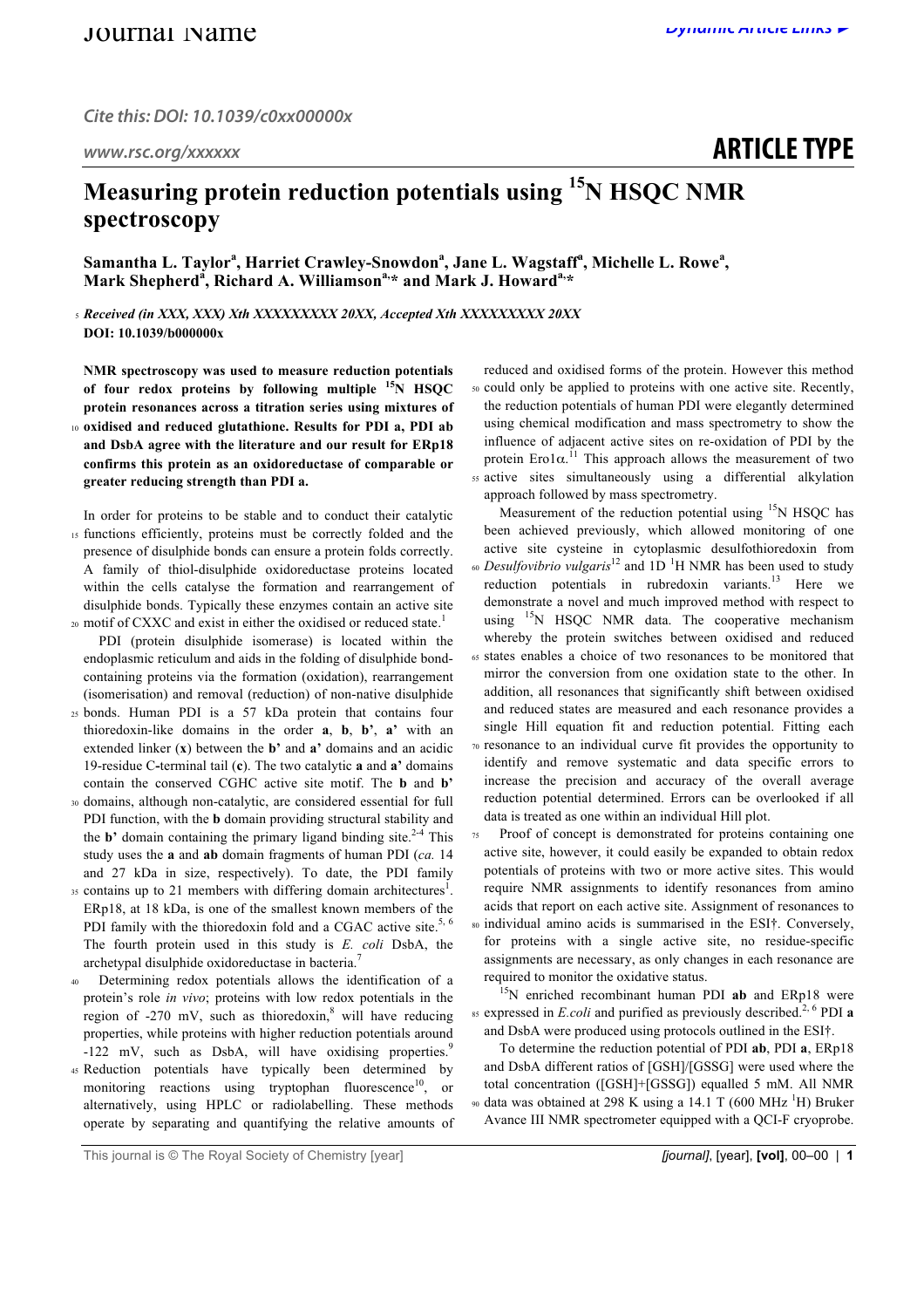All NMR samples were 330 µL within a Shigemi NMR tube and contained either 0.065mM (PDI **a**) or 0.3 mM (PDI **ab**, ERp18, DsbA) protein in 20 mM sodium phosphate buffer (pH 7.3) containing 50 mM sodium chloride and 5% (v/v) deuterium

- <sup>5</sup> oxide. All buffers had nitrogen gas bubbled through them for 30- 60 min to ensure the removal of any dissolved oxygen and all proteins were found to reach redox equilibrium within 5 minutes of setting up each condition. All <sup>15</sup>N HSQC spectra were acquired with 2048 points in the direct F2 dimension  $({}^{1}H)$  and 256 points  $10$  in the F1 dimension ( $15$ N). NMR data processing was completed
- using NMRpipe and example spectra are shown in Figure 1. NMR backbone assignments have previously been completed for all the proteins<sup>2, 6,  $\overline{14}$ </sup> and were used to identify the peaks that shifted with oxidation status.



**Fig.**  $1^{15}N$  HSQC spectra of (a) PDI **a**, (b) PDI **ab**, (c) ERp18 and (d) DsbA. Fully oxidised spectra are shown in red, and fully reduced spectra are shown in black.

15

Peak heights and volumes were determined using Analysis  $20 \text{ V2.2}^{15}$  for each oxidised and reduced peak in the spectrum. Peak volumes provided better curve fits for both the oxidised and reduced peaks. The fraction reduced was determined from this data and fitted in Kaleidagraph version 4.1 (Synergy Software) to the Hill equation to determine the equilibrium constant  $(K_{eq})$ 25 using Equation 1, where F<sub>red</sub> is the fraction of reduced protein. Example data fits to the Hill equation are shown in Figure 2, where millimolar concentrations were used to generate this plot. Therefore,  $K_{eq}$  is solved from Equation 1 in millimolar units.

$$
F_{\text{red}} = ([GSH]^2 / [GSSG]) / (K_{\text{eq}} + [GSH]^2 / [GSSG])
$$
 (Eq.1)

<sup>30</sup> The reduction potential of each protein was then determined by the Nernst equation (Equation 2) where  $T = 298$  K,  $n = 2$ , and the standard reduction potential of GSH  $(E'_{0(GSH)}) = -240$  mV. If R is defined as the molar gas constant,  $K_{eq}$  must be used with molar concentration units in Equation 2.

$$
E'_{0} = E'_{0(GSH)} - (RT/nF) \ln(K_{eq})
$$
 (Eq.2)

Both equations have been described previously with respect to mass spectrometry reduction potential determination<sup>11</sup> and are equally valid with our approach.



<sup>40</sup> **Fig. 2** Two fits shown using the Hill equation, PDI **a**, lysine 14 (green) with a redox potential of -144.43  $\pm$ 0.34 mV and DsbA serine 43 (red) with a redox potential of -124.63  $\pm$ 0.98 mV.

- Errors were determined using the Levenberg-Marquardt Rvalue for the fit of the Hill equation and two controls were run; <sup>45</sup> fully oxidised protein (in 5 mM GSSG) and fully reduced protein (in 5 mM dithiothreitol (DTT)). DTT was used as it is capable of fully reducing catalytic PDI domains. Individual plots are shown in the ESI†. Average reduction potentials and curve fit error values obtained by this method are summarised in Table 1.
- 50 **Table 1**.  $K_{eq}$  and mean reduction potential values ( $E'_{o}$ ) obtained including number of resonances used in final  $K_{eq}$  and  $E'$ <sub>o</sub> analysis.

|               | PDI a            | PDI ab           | ERp18            | DsbA             |
|---------------|------------------|------------------|------------------|------------------|
| Number of     |                  |                  |                  |                  |
| resonances    | 18               | 12               | 6                | 6                |
| $K_{eq}$ (mM) | 0.59             | 1.59             | 2.61             | 0.16             |
| $E'_{o}$ (mV) | $-144.4 \pm 0.7$ | $-156.8 \pm 1.2$ | $-161.5 \pm 3.3$ | $-125.6 \pm 0.6$ |

This study has measured the reduction potential at one active site of the protein, however, the reduction potentials found in this  $55$  study are similar to those previously determined.<sup>1, 8, 11</sup>

The use of multiple resonances to determine the reduction potential is extremely useful. For example, PDI **a**, which contains 120 amino acids and one CGHC active site, provided <sup>15</sup>N HSQC spectra with over 18 backbone amide cross peaks with significant <sup>60</sup> chemical shift changes between the reduced and oxidised states. This provides a degree of data redundancy allowing weak or overlapped peaks to be removal from the analysis and a higher precision in the final value of the reduction potential determined. Across all moving resonances in PDI **a**, individual reduction <sup>65</sup> potentials were calculated and ranged from -148.73 mV to - 140.39 mV. Using only optimal data from resonances that were not overlapped or of low signal to noise enables a value of -144.4  $\pm 0.7$  mV to be quoted. We also measured the reduction potential of PDI **a** and PDI **ab** as -144.6±1.1 mV and -157.0±2.1 mV <sup>70</sup> respectively via single Hill plots that used all resonance data simultaneously; these plot are available in the ESI†. However, our approach provides smaller errors and hence greater precision because handling resonance data separately allows for the

identification and exclusion of poor data. <sup>75</sup> The values for PDI **a** are consistent with values previously